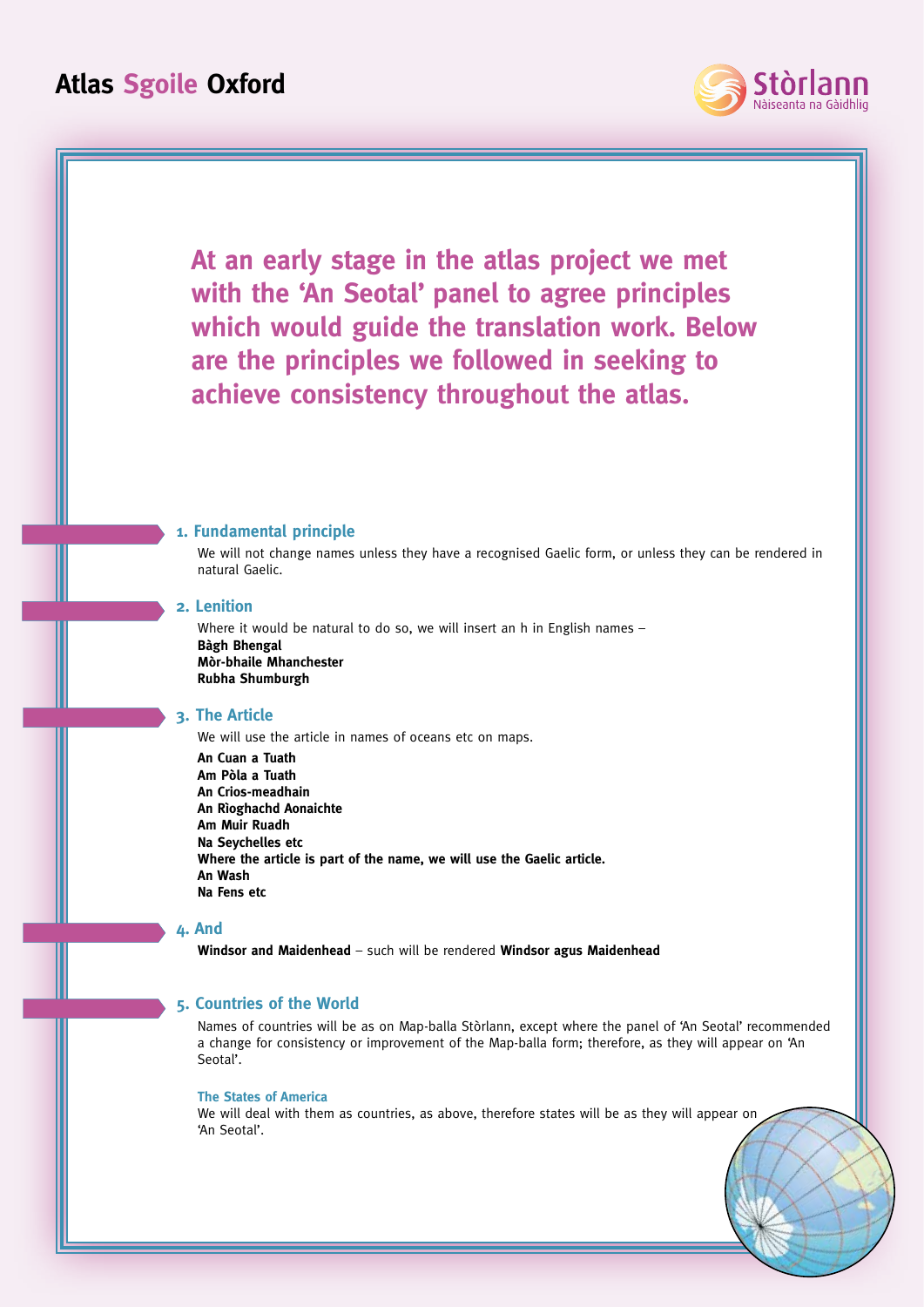

### **6. Towns**

#### **Scotland**

Following Map Alba + recommendatons of Ainmean Àitean na h-Alba and the panel of 'An Seotal'. Therefore, as they will appear on 'An Seotal'.

#### **England and Wales**

In English, except for those with a recognised Gaelic form – **Lunnainn An Caisteal Nuadh Iorc Cardaf**  *but* **Oxford**

**Ireland** In Gaeilge

**Liverpool Abergavenny** etc

#### **Isle of Man** In Manx Gaelic

**The rest of the World**

As they appear in the Oxford School Atlas, except names which have a recognised Gaelic form – **An Ròimh Baile na h-Àithne Barsalòna etc**

#### **America 'Cities'**

If there is a state of the same name, City will be rendered Mòr-bhaile – **Mòr-bhaile Kansas Mòr-bhaile Phanama Mò-bhaile Oklahoma**

Where there isn't a state of the same name, City will be used – **Salt Lake City Jefferson City**

## **7. Features**

Where a feature is part of a town name we will leave it in English – **Herne Bay Market Harborough Southend-on-sea Port Talbot Walvis Bay** etc

## Usually, we will render features in Gaelic –

| <b>Thames Valley</b>     | <b>Srath Thames</b>  |
|--------------------------|----------------------|
| Sumburgh Head            | Rubha Shumburgh      |
| Bay of Bengal            | Bàgh Bhengal         |
| <b>Bantry Bay</b>        | Bàgh Bheanntraí      |
| <b>Cahore Point</b>      | Rubha Chathóir       |
| Menai Bridge             | Drochaid Mhenai      |
| <b>Holy Island</b>       | An t-Eilean Naomh    |
| Cardigan Bay             | Bàgh Chardigan       |
| <b>Death Valley</b>      | Gleann Bàis          |
| hut                      |                      |
| <b>Portland Bill</b>     | <b>Portland Bill</b> |
| <b>The Lake District</b> | Sgire nan Lakes      |

### **Ireland**

We will render features in Gaelic and names of places in Gaelige. Where we have the same word in Gaelic for a feature, even though we are not using it in the rest of the atlas, we will use its Gaelic form for the feature –

**Slieve Donard Sliabh Dónairt Carnsor Point Ceann an Chairn Old Head of Kinsale An Seanncheann** 

but we will not use Cuan for Bay, eg **Bàgh na Gaillimhe** *and not* **Cuan na Gaillimhe**

### **8. Directions**

Where directions are part of a name, they will be rendered in Gaelic -

**North Foreland Foreland a Tuath** 

**North Ronaldsay Ronaldsay a Tuath** *(different from Map Alba)*

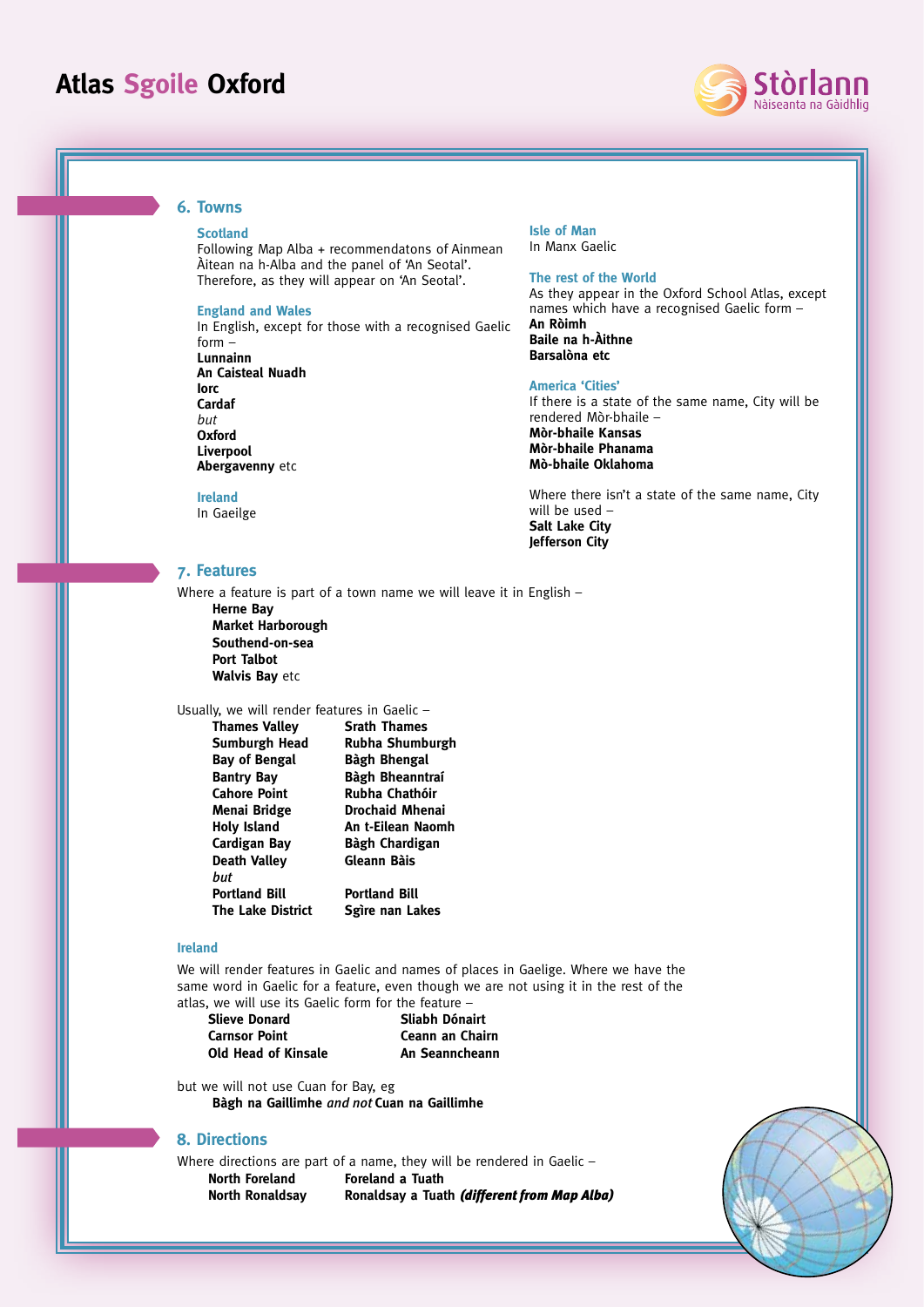

**9. -shire in England.**  If there is a town of the same name, we will use Siorrachd – **Siorrachd Ghloucester Siorrachd Chambridge Siorrachd Iorc** If there is no town of the same name, we will leave the shire in English – **Wiltshire Berkshire etc 10. Rivers** We will use Abhainn or Uisge (A. or U.) with rivers in Scotland. **U. Spè A. Foirthe** We will render rivers in Ireland in Gaeilge. **An tSionainn An Bhanna** River names in the rest of the world will be as they appear in the Oxford School Atlas, except when there is a recognised Gaelic form – **Thames Ganges Inbhirean na Ganges Nìl Gheal Mississippi Amason 11. Mountain ranges and hills in Britain – monadh. Cotswold Hills Monadh Chotswold Cambrian Mountains Am Monadh Cambrian Southern Uplands Am Monadh a Deas The Sidlaws Hills** Grampian Mountains – **Bràghad Albainn + Am Monadh Liath + Am Monadh Ruadh** as appropriate. Individual peaks – beinn **Beinn Nibheis** Moors – mòinteach **North York Moors Mòinteach Iorc a Tuath** Plains – raon **Salisbury Plain Raon Shalisbury** Downs – downs **North Downs Na Downs a Tuath** Beacons – beacons **Brecon Beacons Na Brecon Beacons 12. Mountains in the rest of the World– beanntan** 

**Atlas Mts Beanntan Atlas Rocky Mountains Na Rockies** Alps **Na h-Alps** Andes Na h-Andes

**Appalachian Mts Na Beanntan Appalachian Hoggar Mts** Beanntan Hoggar<br>Tibetsi Mts Beanntan Thibetsi **Beanntan Thibetsi**